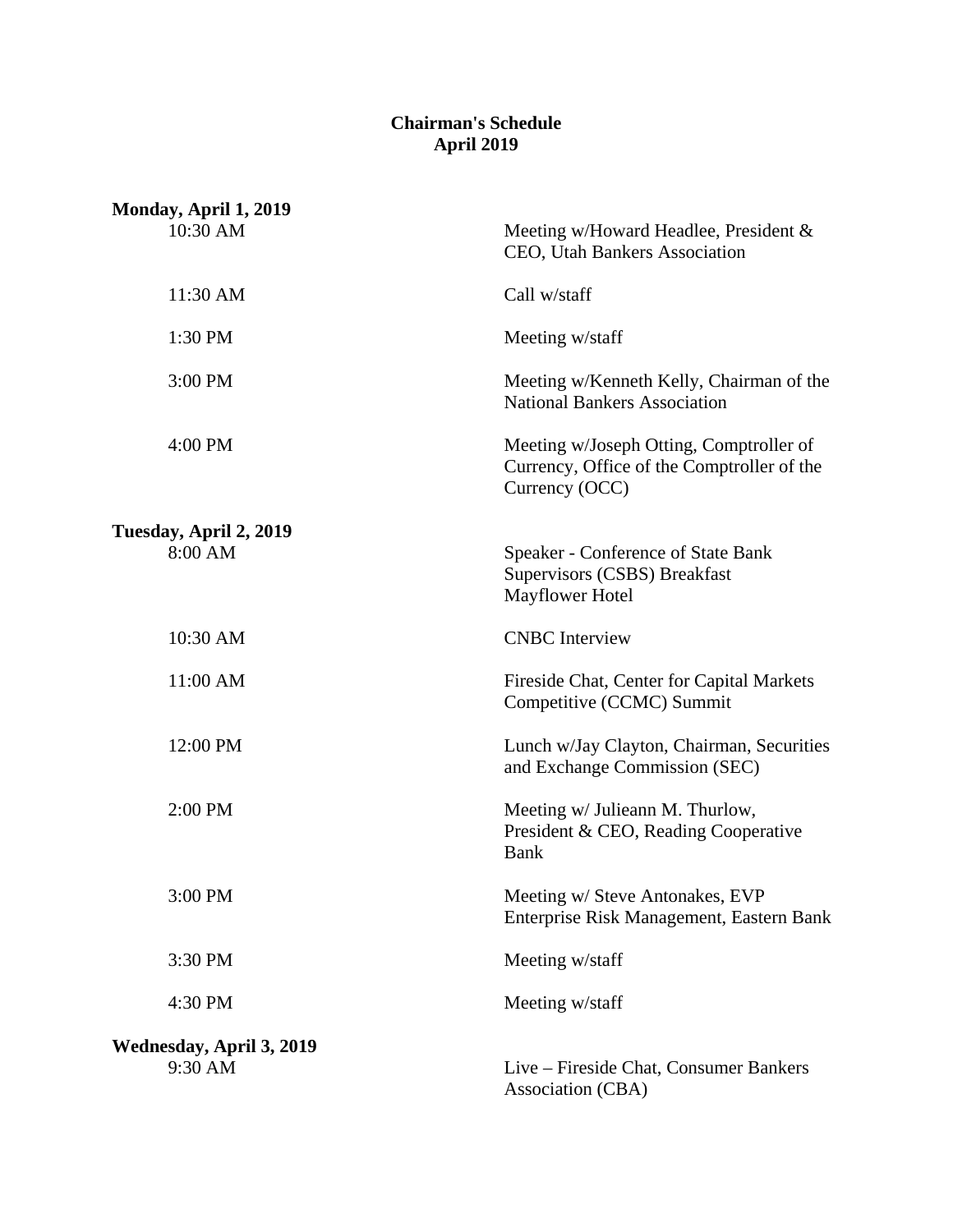## **Official Travel April 3-5, 2019, California:**

San Francisco, CA – Speaker, FinTech Roundtable Meeting Visit to FDIC San Francisco Regional Office

Berkley, CA – Federalist Society Meeting-Address Students at the UC Berkley School of Law Meeting w/Mark Duggan, The Trione Director & Senior Fellow, Stanford Institute for Economic Policy Research (SIEPR), Stanford University Fireside Chat at SIEPR

Silicon Valley, CA – Speaker, FinTech Roundtable

| Monday, April 8, 2019<br>9:00 AM  | Meeting w/staff                                                                                                                       |
|-----------------------------------|---------------------------------------------------------------------------------------------------------------------------------------|
| 11:30 AM                          | Meeting w/staff                                                                                                                       |
| 12:00 PM                          | Lunch w/staff                                                                                                                         |
| 1:30 PM                           | Meeting w/staff                                                                                                                       |
| 2:30 PM                           | Meeting w/staff                                                                                                                       |
| 3:15 PM                           | Meeting w/staff                                                                                                                       |
| 4:00 PM                           | Meeting w/Joseph Ficalora, President,<br>New York Community Bankcorp Inc.                                                             |
| 4:30 PM                           | Meeting w/staff                                                                                                                       |
| Tuesday, April 9, 2019<br>9:00 AM | Interagency call w/Randy Quarles, Vice<br>Chairman, Federal Reserve Board (FRB)<br>and Joseph Otting, Comptroller of Currency,<br>OCC |
| 9:30 AM                           | Meeting w/staff                                                                                                                       |
| 2:00 PM                           | Meeting w/staff                                                                                                                       |
| 3:30 PM                           | Meeting w/staff                                                                                                                       |
| 4:00 PM                           | Meeting w/Per Callesen, Danish Central<br><b>Bank</b>                                                                                 |
|                                   |                                                                                                                                       |

**Wednesday, April 10, 2019**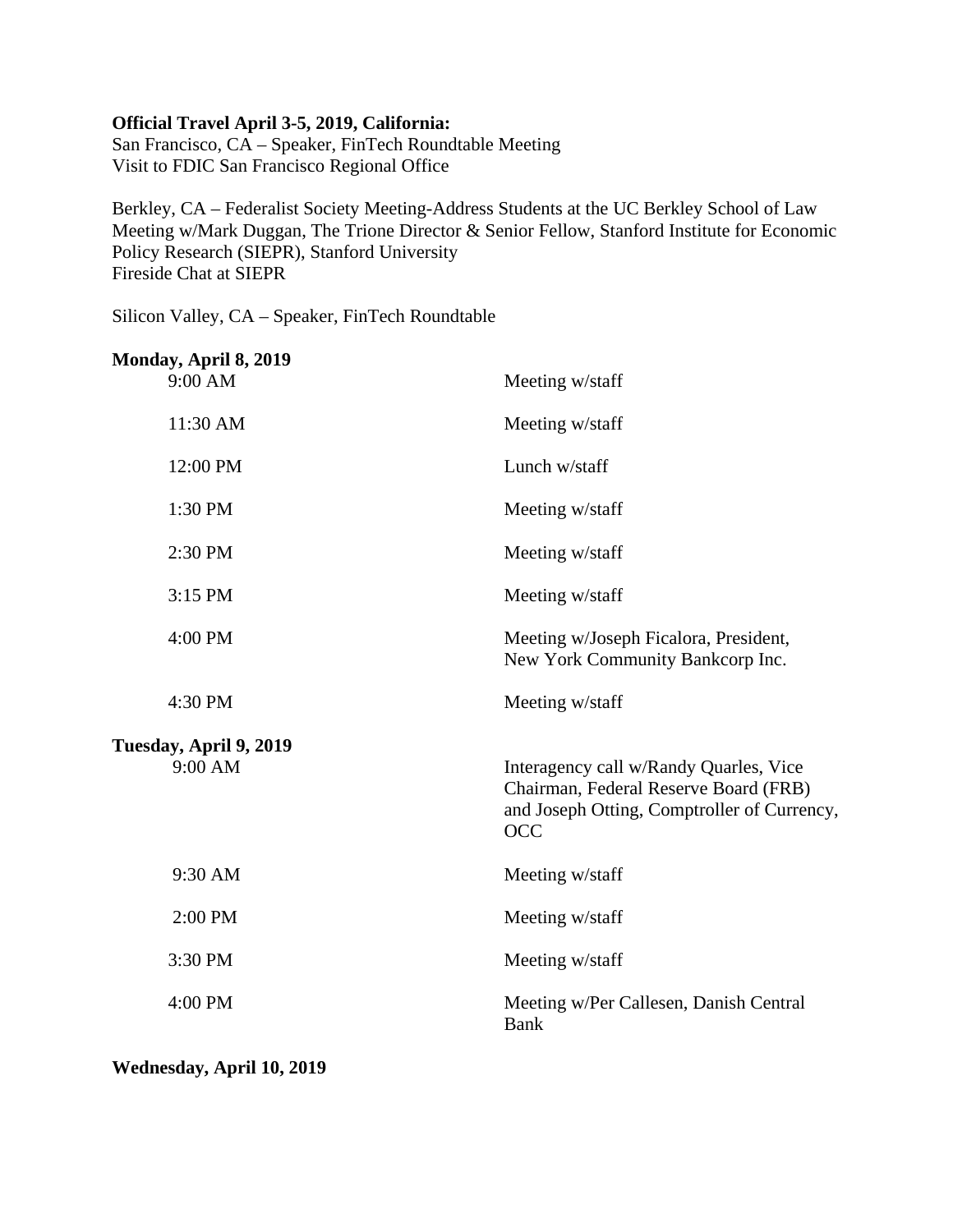| 9:30 AM                  | Keynote Speaker: American Bankers<br>Council 2019 Spring Meeting                                                                                                                                        |
|--------------------------|---------------------------------------------------------------------------------------------------------------------------------------------------------------------------------------------------------|
| 11:00 AM                 | FSB Roundtable on Reforming Major<br><b>Interest Rate Benchmarks</b>                                                                                                                                    |
| 2:00 PM                  | Meeting w/Fernando Restoy, Chairman<br>Financial Stability Institute, Bank for<br><b>International Settlements</b>                                                                                      |
| 4:00 PM                  | Meeting w/Secretary Mnuchin,<br>U.S. Treasury                                                                                                                                                           |
| 5:00 PM                  | Cyber meeting<br>U.S. Treasury                                                                                                                                                                          |
| 6:00 PM                  | Executive Dinner – CEP Hiring Event                                                                                                                                                                     |
| Thursday, April 11, 2019 |                                                                                                                                                                                                         |
| 8:30 AM                  | 2019 Institute of International Finance (IIF)<br><b>Washington Policy Summit Fireside Chat</b>                                                                                                          |
| 10:00 AM                 | <b>Interagency Principals Meeting</b><br>At the OCC                                                                                                                                                     |
| 11:30 AM                 | Meeting w/Axel Weber, Chairman of UBS                                                                                                                                                                   |
| 2:00 PM                  | <b>Regulatory Roundtable, IMF</b>                                                                                                                                                                       |
| 4:00 PM                  | Meeting w/Andrea Enria, Chair of the ECB<br><b>Supervisory Board</b>                                                                                                                                    |
| 4:45 PM                  | Meeting w/Ron Hanley, CEO, State Street                                                                                                                                                                 |
| Friday, April 12, 2019   |                                                                                                                                                                                                         |
| 9:30 AM                  | Meeting w/Christian Ossig, Chief Executive<br>and Markus Becker-Melching, Member of<br>the Management Board, Association of<br><b>German Banks</b>                                                      |
| 10:00 AM                 | Meeting w/Dr. Jörg Kukies, State Secretary<br>for Financial Market Policy, and Dr. Levin<br>Holle, Director General, Financial Markets<br>Policy Department of Germany's<br>Federal Ministry of Finance |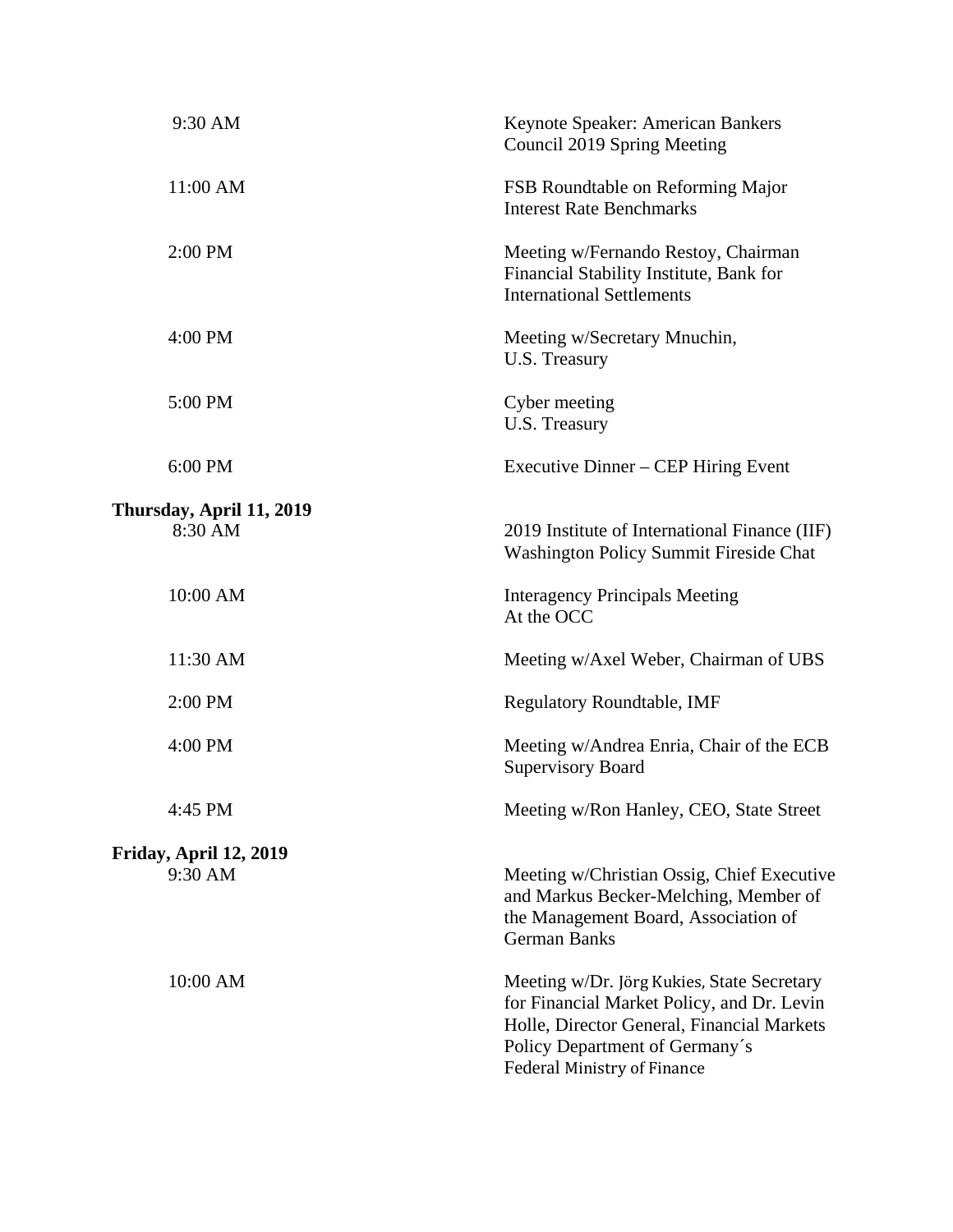| 10:45 AM                | Meeting w/Deputy Governor Sam Woods,<br>and Ivar Van Hassel, Bank of England                                      |
|-------------------------|-------------------------------------------------------------------------------------------------------------------|
| 12:30 PM                | <b>US/UK Financial Regulation Lunch</b>                                                                           |
| 2:30 PM                 | Meeting w/Peter Routledge, CEO, Canadian<br>Deposit Insurance Corporation (CDIC)                                  |
| 3:30 PM                 | Meeting w/Sir Jon Cunliffe, Bank of<br>England                                                                    |
| 4:00 PM                 | Meeting w/ Halim Alamsyah, Chairman,<br>Indonesia Deposit Insurance Corporation                                   |
| Monday, April 15, 2019  |                                                                                                                   |
| 10:30 AM                | Swearing in ceremony of Dr. Mark A.<br>Calabria as Director of Federal Housing<br><b>Finance Agency</b>           |
| 12:00 PM                | Lunch w/Michelle Bowman, Governor,<br>Federal Reserve Board (FRB)                                                 |
| 1:30 PM                 | Meeting w/staff                                                                                                   |
| 2:00 PM                 | Meeting w/staff                                                                                                   |
| 3:45 PM                 | Meeting w/staff                                                                                                   |
| Tuesday, April 16, 2019 |                                                                                                                   |
| 9:15 AM                 | Call w/James Gorman, Chairman & CEO,<br><b>Morgan Stanley</b>                                                     |
| 10:00 AM                | Meeting w/staff                                                                                                   |
| 10:45 AM                | Call w/Randy Quarles, Vice Chairman, FRB                                                                          |
| 12:00 PM                | Lunch w/staff                                                                                                     |
| 1:30 PM                 | <b>Interagency Rule Principal Meeting</b>                                                                         |
| 3:00 PM                 | Meeting w/Roger Hochshild, CEO, and<br>Chris Green, Acting General Counsel,<br><b>Discover Financial Services</b> |
| 4:30 PM                 | Call w/Kevin Fromer, CEO, Financial<br>Services Forum (FSR)                                                       |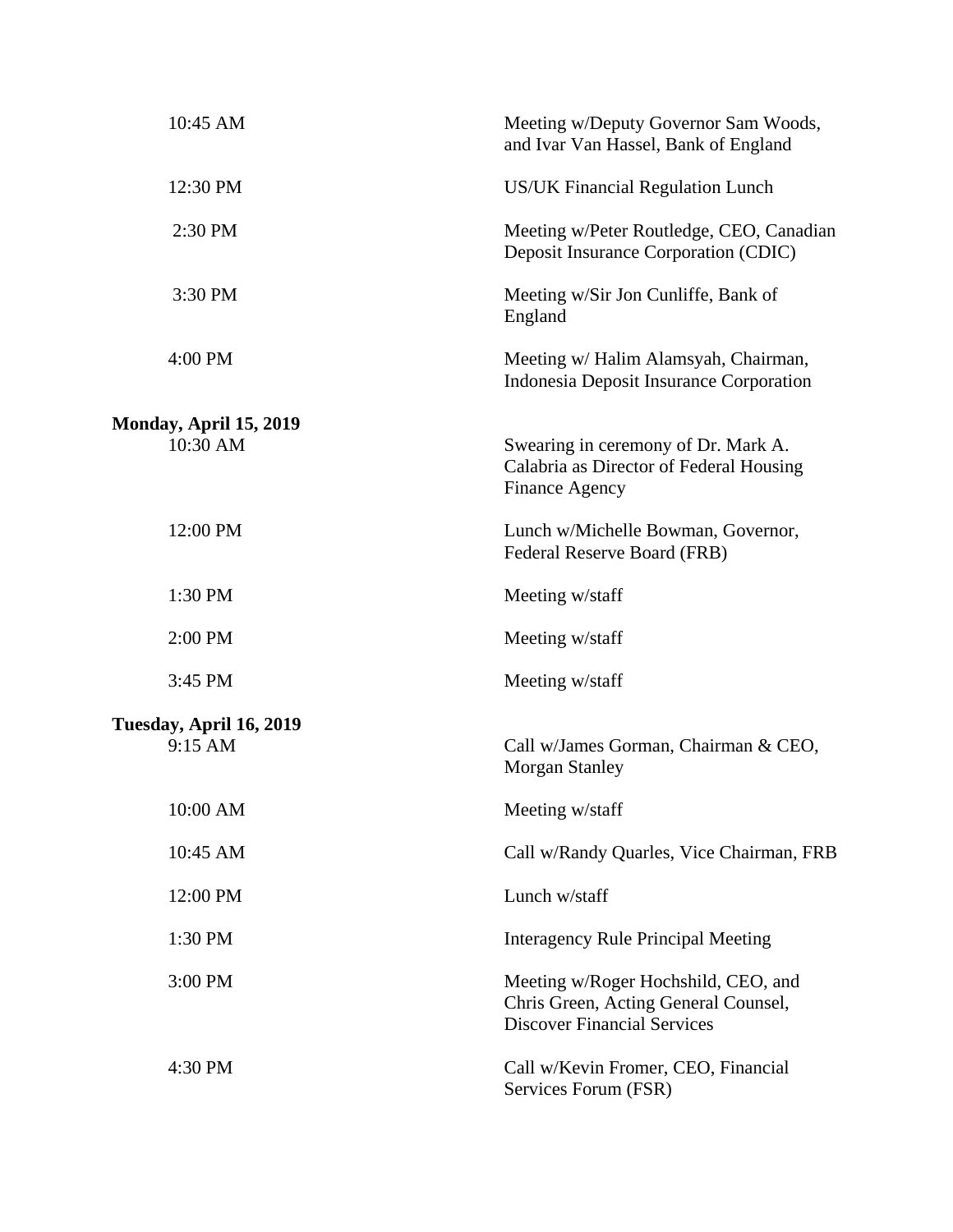| 5:00 PM                              | Meeting w/staff                                                                                                |
|--------------------------------------|----------------------------------------------------------------------------------------------------------------|
| Wednesday, April 17, 2019<br>9:00 AM | Interagency call w/Randy Quarles, Vice<br>Chairman, FRB and Joseph Otting,<br>Comptroller of the Currency, OCC |
| 10:30 AM                             | Meeting w/staff                                                                                                |
| 12:00 PM                             | Lunch w/staff                                                                                                  |
| $2:00 \text{ PM}$                    | Meeting w/Kenichi Iho, President & CEO,<br>NIKKIN, The Japanese Financial News Co.<br>Ltd.                     |
| 4:00 PM                              | Meeting w/staff                                                                                                |

## **Official Travel-Thursday, April 18, 2019 – Des Moines, IA**

Fireside chat-Iowa Division of Banking Meeting w/Superintendent Hansen, Iowa Division of Banking Interview w/Joseph Birkestrand, Communications Coordinator, Iowa Bankers

**Friday April 19, 2019** Interagency call w/Lael Brainard, Governor, FRB, Joseph Otting, Comptroller, OCC **Monday, April 22, 2019** 10:15 AM Meeting w/staff 10:30 AM Meeting w/staff 12:00 PM Lunch w/staff 2:00 PM Meeting w/staff **Tuesday, April 23, 2018** 9:00 AM Meeting w/staff 10:30 AM Meeting w/staff 5:00 PM FinTech Dinner w/Panelists **Wednesday April 24, 2019** 8:30 AM FDIC FinTech Conference 6:00 PM FDIC FinTech Conference Reception